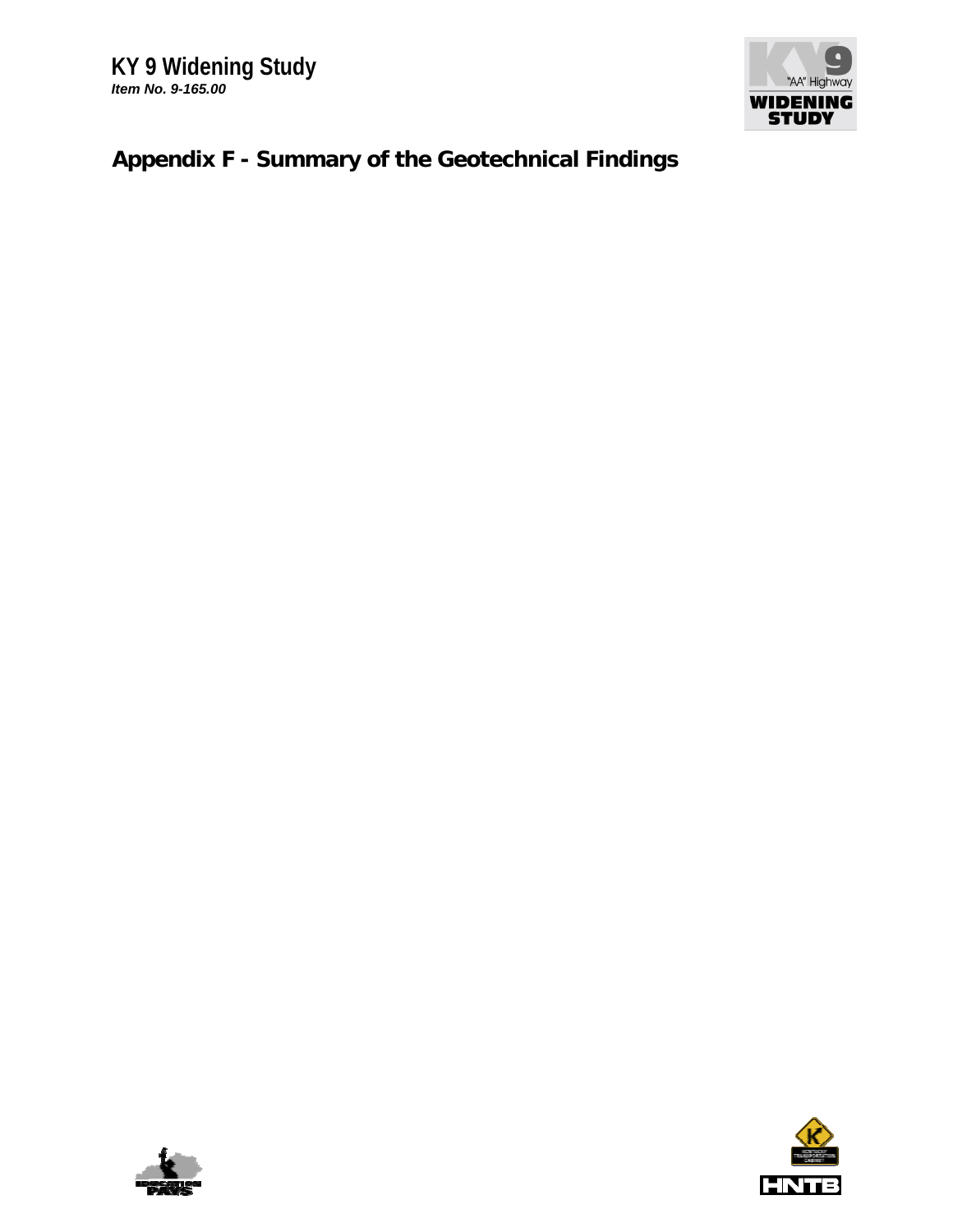## **GEOTECHNICAL OVERVIEW**

## **STATEWIDE CORRIDOR PLANNING**

# **CAMPBELL, PENDLETON, BRACKEN, AND MASON COUNTIES**

# **KENTUCKY 9 "AA" HIGHWAY WIDENING STUDY**

**ITEM NO. 9-165.00**

**FOR HNTB CORPORATION OCTOBER 2001**

**INVESTIGATION BY H.C. NUTTING COMPANY W.O. # 71287.007**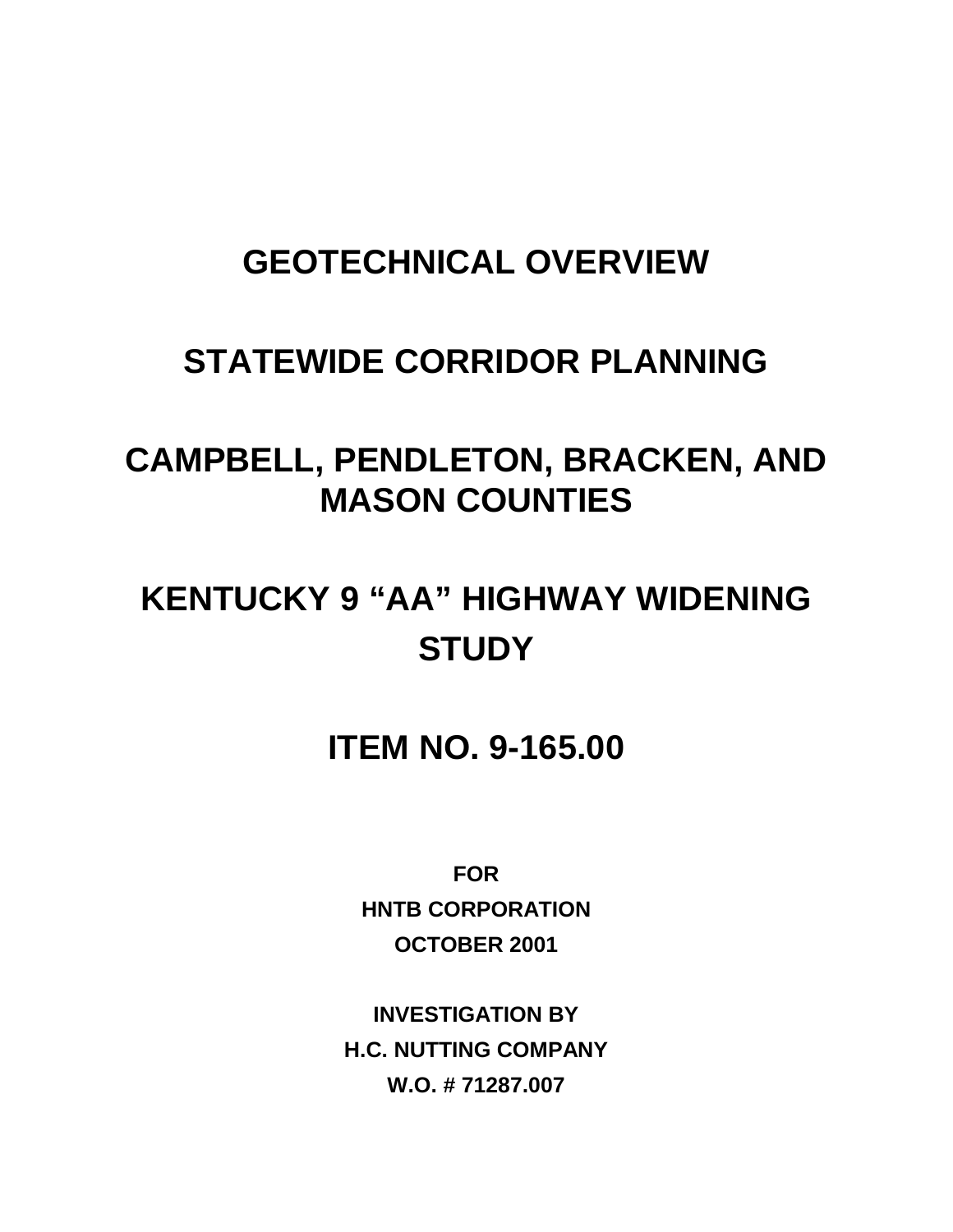### **INTRODUCTION**

The H.C. Nutting Company is pleased to team with HNTB to provide the Geotechnical Overview on this Ky. 9 "AA" Highway widening study for the Kentucky Transportation Cabinet. Henry Mathis, P.E., Senior Consultant, Doug Smith, P.G., Senior Geologist, and Sarah Johnson, Engineering Geologist, and others in the H.C. Nutting Company assisted in the preparation of this overview.

The report format and outline follows the requirements described in the Kentucky Transportation Cabinet's Geotechnical Manual, section GT-801, page 1. The primary focus of this study is to identify geological conditions that could adversely affect the design and construction of this project. Where adverse geological conditions are noted, site-specific recommendations for construction are provided.

The study begins in Campbell County at 0.5 MP north of the Campbell/Pendleton County line, extends across Plendleton and Bracken Counties and ends at the 13.99 MP in Mason County for a total of approximately 28 miles.

In preparation of this report, Henry Mathis and Sarah Johnson reviewed the alignment in the field utilizing design profiles and embankment cross sections from the original geotechnical reports, and U.S.G.S. Quadrangle Maps. Discussions were held with KTC district construction and maintenance personnel, and Geotechnical Branch personnel concerning past geotechnical problems with the original "AA" highway construction and present maintenance problems. Subsurface investigations, laboratory and engineering analyses were not part of this study.

The Geotechnical Overview includes a description of the geology, recommendations for the embankment slope design, general geotechnical recommendations, and Geological Quadrangle Maps with the KY 9 alignment plotted on the maps. The geologic quadrangles used for this study include the New Richmond, Butler, Moscow, Berlin, Brookville, and Germantown quadrangles.

### **GEOLOGY**

The alignment of this section of KY 9 is underlain by Ordovician-aged shale and limestone bedrock, including the Point Pleasant, Kope, Fairview, and Grant Lake formations, as well as Quaternary alluvial, colluvial, and glacial deposits.

This region of Kentucky lies on the eastern flank of the Cincinnati Arch, which has given rise to a regional dip to the northeast, generally on the order of 1 ft. per 100 to 200 ft. in the study area. However, smaller-scale synclines and anticlines may produce local dips that are contrary to the regional trend.

The bulk of the alignment is underlain by the Kope Formation, which consists predominately of a gray, calcareous, uncemented shale interbedded with 2" to 6"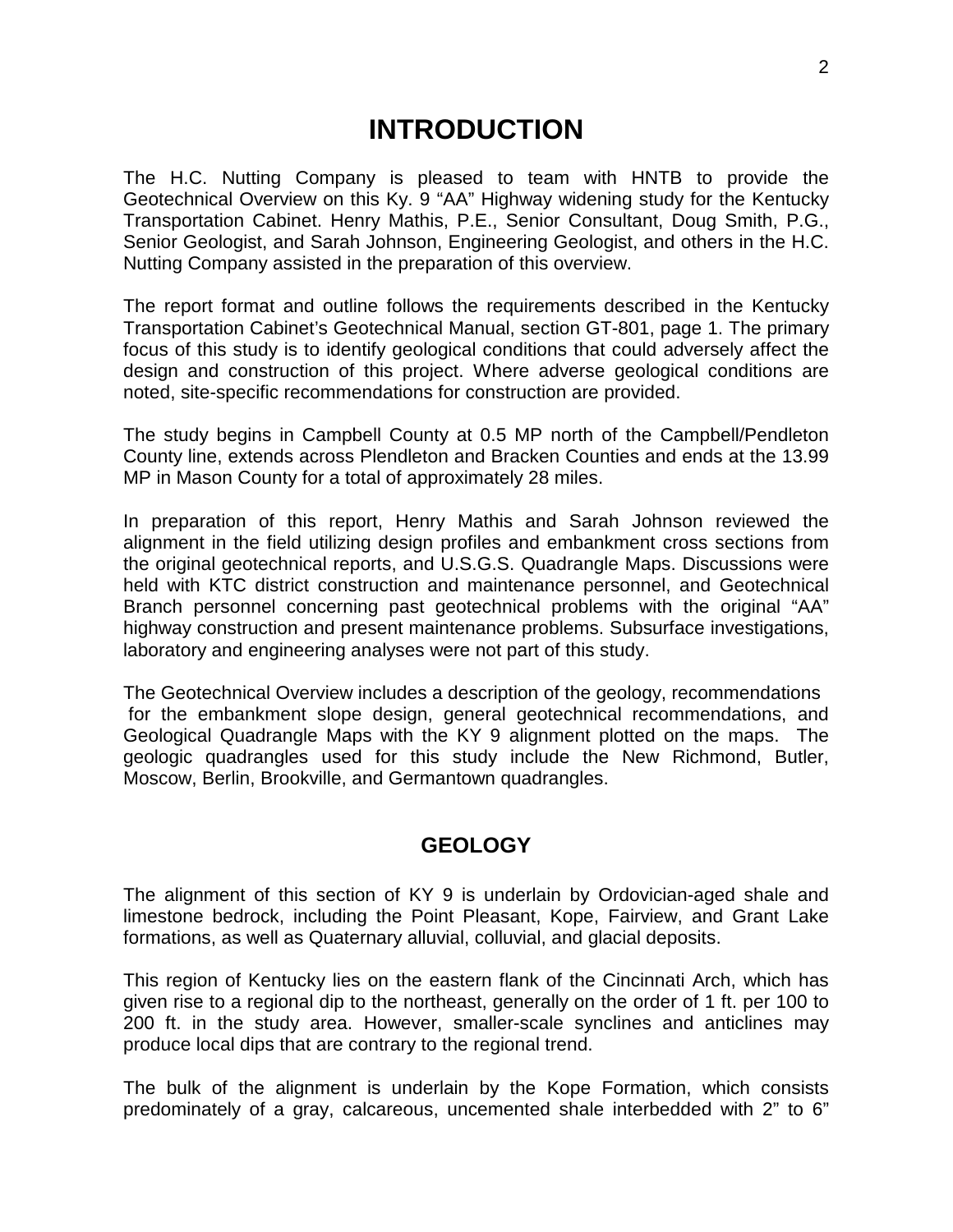thick (occasionally up to 9" thick) hard, crystalline, fossiliferous limestone layers. The formation consists of 70 to 90% shale, typically with 2 to 3 ft. intervals of shale between limestone layers. The Kope Formation historically is a poor embankment performer and is subject to slumping and weathering.

The Point Pleasant Formation underlies the Kope Formation, and is found along the lower valley walls of the deeper valleys in the western and central portions of the alignment. The Point Pleasant consists of shale interbedded with 2" to 15" thick limestone layers. The formation is composed of approximately 60% limestone.

Overlying the Kope Formation is the Fairview Formation. In the western and central portions of the alignment, the Fairview is only found in isolated patches on the highest ridge tops. However, as the alignment moves down-dip and towards the east, the formation becomes more prevalent. The Fairview Formation also consists of interbedded shale and limestone, with more abundant and more closely spaced limestone beds than the underlying Kope. Hard, coarsely crystalline or argillaceous limestone layers constitute up to 30-50% of the formation, and occur in ½ to 15" thick layers (typically less than 5"). As with the Kope, the shale is relatively weak.

Above the Fairview, the Grant Lake Formation is found on the higher ridge tops in the eastern portion of the alignment. The Grant Lake Formation consists of relatively thinly bedded, discontinuous, wavy-bedded, rubbly limestone layers up to 6" thick interbedded with calcareous shale. The limestone composes approximately 80% of the formation.

The overburden soils consist primarily of residual soils derived from the shale and limestone bedrock. The residual soils are generally 5 to 10 ft. thick, and are typically stiff to very stiff relatively plastic clays. The depth of the RDZ typically varies from 20 to 25 feet. Previous geotechnical reports indicate that minor amounts of colluvium are found at the toes of slopes. Alluvial deposits consisting of cobbles, gravel, sand, silt and clay are found in floodplains of creeks. In the northern-most section of the alignment, in the vicinity of Flagg Spring Creek, Illinoian-aged lacustrine and glacial outwash deposits are encountered. The lacustrine deposits consist primarily of silt and clay. The outwash deposits consist of sand and gravel with minor silt and clay. An earlier geotechnical study indicated that the glacial and alluvial deposits could range up to 60 ft. in thickness in this stream valley.

#### **GENERAL RECOMMENDATIONS**

1. Soil depths in the cuts vary from 5 to 10 feet deep with an estimated average stripping depth of 6". The glacial and alluvial deposits in some stream valleys could range up to 60 feet in depth. A soil shrinkage factor of 2 percent is suggested for the project. This value should be applied as outlined in the current edition of the Design Guidance Manual. The base of the rock disintegration zone (RDZ) is estimated to be 20 to 25 feet below the top of